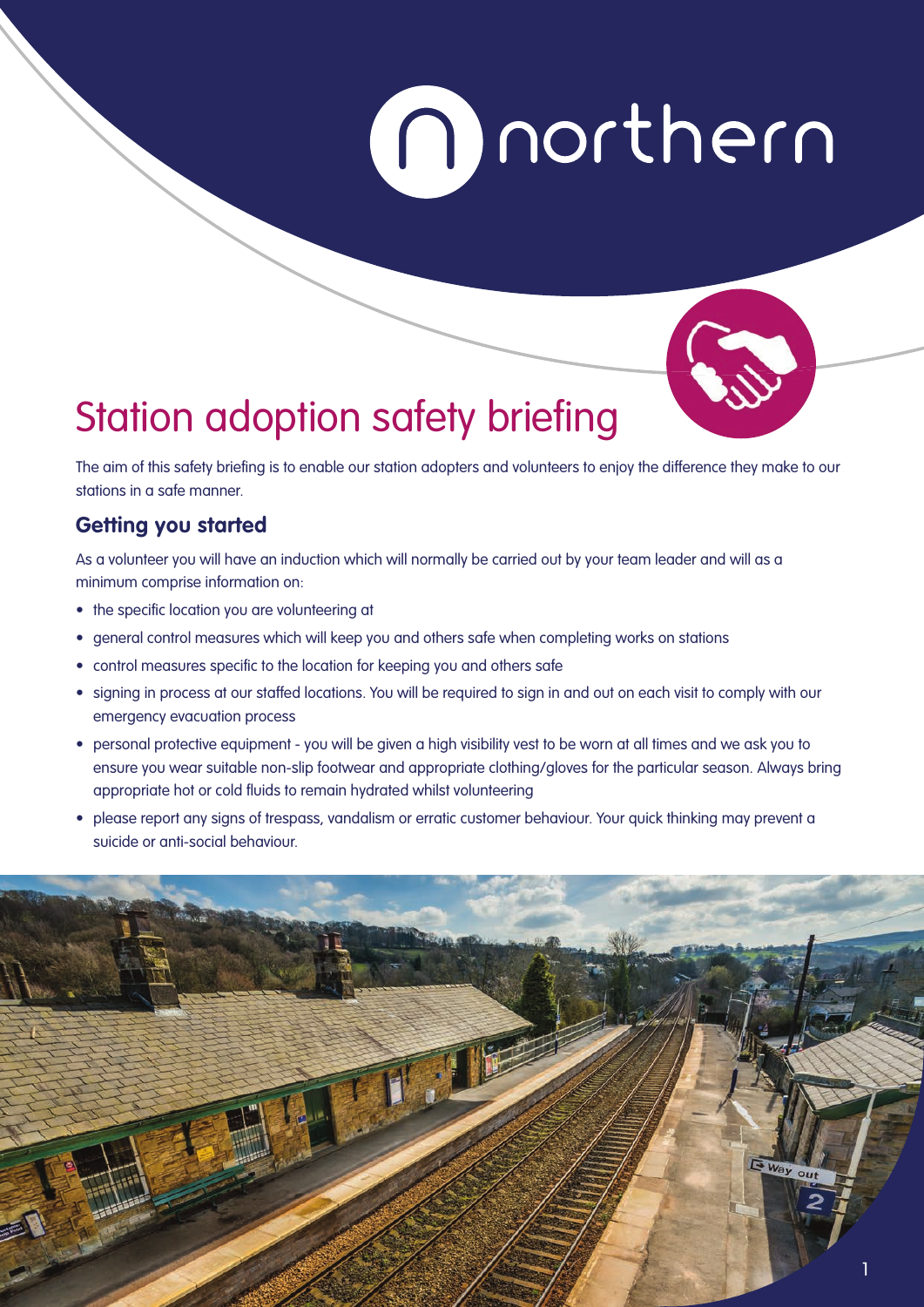

#### **Key rules to follow**

- never go on or anywhere near the railways lines
- always remain at least 1.25 metres or 4 feet away from the platform edge whilst carrying out tasks
- never be under the influence of drink or drugs while carrying out any volunteering on the railway
- if you are taking prescribed medication please declare this to your lead volunteer or your Northern contact who can advise you or seek advice for you
- only use the authorised access route, close any boundary gate and lock it when you leave
- please remember electricity is always live and you must not carry any item that may come within 2.75 metres or nine feet from the overhead lines. These lines carry 25000 volts
- do not carry out any digging unless you have been told underground cables are absent
- if you feel any of your actions may put yourself or others in danger then don't carry them out until it is safe to do so.



#### **Accidents can happen**

The main concern of Northern will not be to apportion blame but to ensure we have the details of how the accident happened and the extent of the injuries sustained. The local station manager has access to accident forms and will carry out an investigation if necessary to ensure we can put measures in place to prevent recurrence.

Your lead volunteer should have access to a basic first aid kit and be in possession of a mobile phone to call for assistance, this is especially relevant at unstaffed remote locations and this should be reflected in the simple risk assessment.

#### **Our environment is your environment**

Please ensure any water carried in cans and buckets is used sparingly and avoid hose pipes at all times, these create tripping hazards and do not regulate the amount of water used. They are also a burden upon the sustainability of that source of energy.

Avoid the burning of waste materials and the potential for excessive noise which may affect our neighbours. Please report any fly tipping or other environmental concerns including unauthorised car parking use to your Northern local manager. Your actions could be vital in avoiding escalating risk to our locations and car parking areas.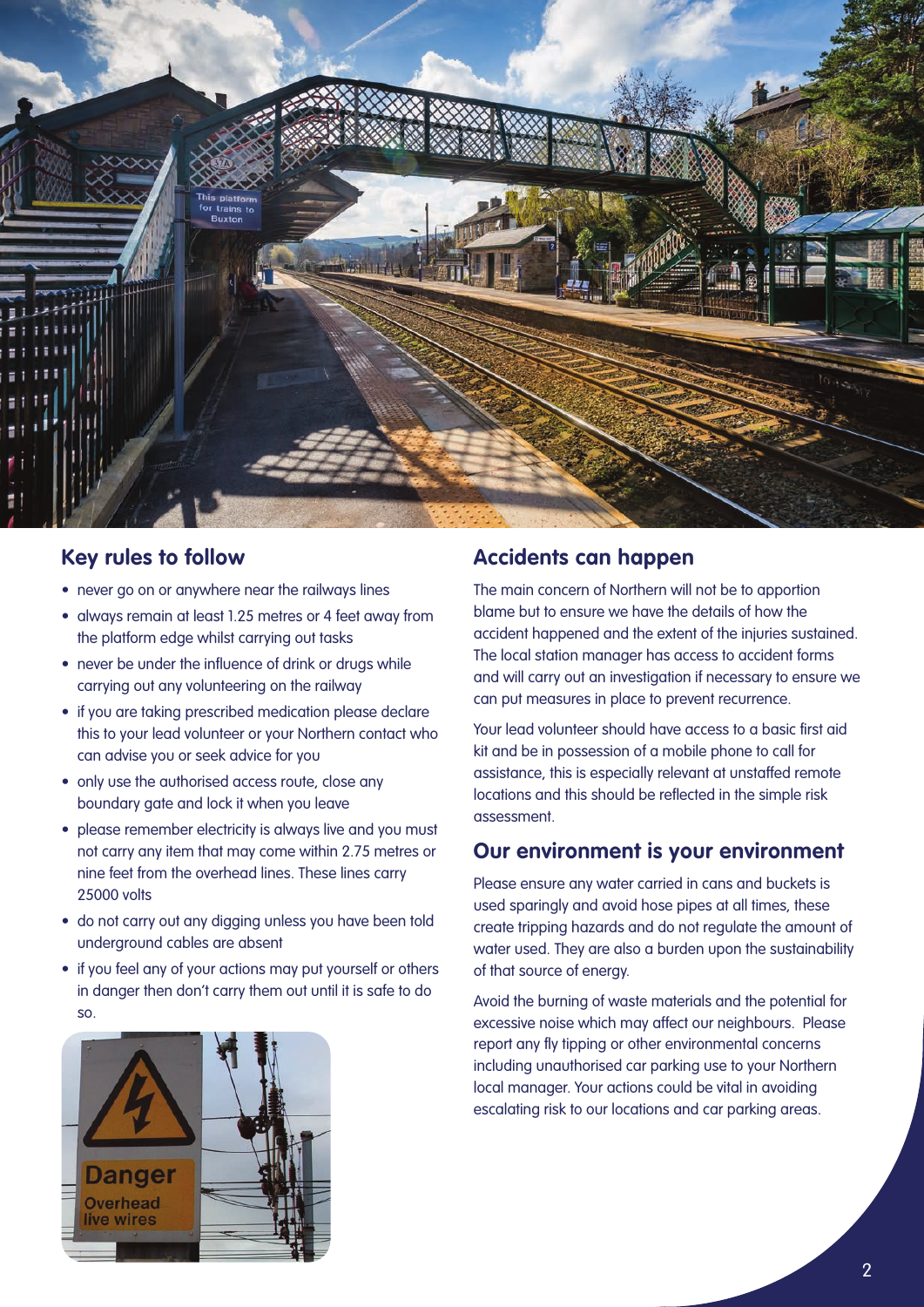## **Looking after yourself and others**

To protect yourself and the customers and colleagues of Northern we ask you to refrain from using solvents or chemicals on our stations unless this is with the prior written agreement of the station manager and is reflected in the local risk assessment.

Please be aware that slips, trips and falls are the number one cause of accidents on railway stations and we need you to think of others and ensure you have a tidy confined workspace free of tripping hazards at all times.

Your personal safety and security is important to Northern and would ask that all lone working is avoided by volunteers. You must be prepared to act under instruction from railway officials at all times and report any suspicious activities through the Crime Stoppers text facility or other means of communication as advised on local briefing.

Please remember not all trains are booked to stop at the location where you are volunteering. Express and freight trains can and should be expected at all times. You should be prepared by raising one arm, acknowledge the train horn and the local assessment may require a look out person.

### **Safety and sustainability summary**

Working at height should be avoided at all times. If the local manager is in agreement concerning a specific task this must be risk assessed and signed as adequate by that manager.

Power tools are to be treated in the same way and in risk assessed circumstances. All other tools used by the volunteers should be hand held and manual in operation.

Manual handling is simple and straight forward, so assess the load and share the load, always remember it is better to make an extra journey than pull a muscle.

Bio-diversity is often overlooked at our stations but we do have locations with species of snake, adders are quite common in areas around the mid Cumbrian coast line. Nesting birds, crested newts and bats are also species we all need to be aware of the statuary legal protection and please report any sightings and take advice from Northern before commencing any work.



#### **Risk assessment**

The following table illustrates some common hazards that you may face when working on Northern stations. In the table you'll also see control measures which you should adhere to in order to protect yourself and others from the hazards. Columns A to E show what could happen (Hazard), who might be involved, how that hazard might occur, how likely that is to happen if you do nothing and how severe it could be for someone if it happened. Column F shows what you could do about it to prevent the hazard arising and column G shows how likely it is to happen with those actions taken.

The table is not exhaustive and there may be other hazards, specific to the location on which you are working, which you may need to consider. These should be done on Appendix A at the end of this document.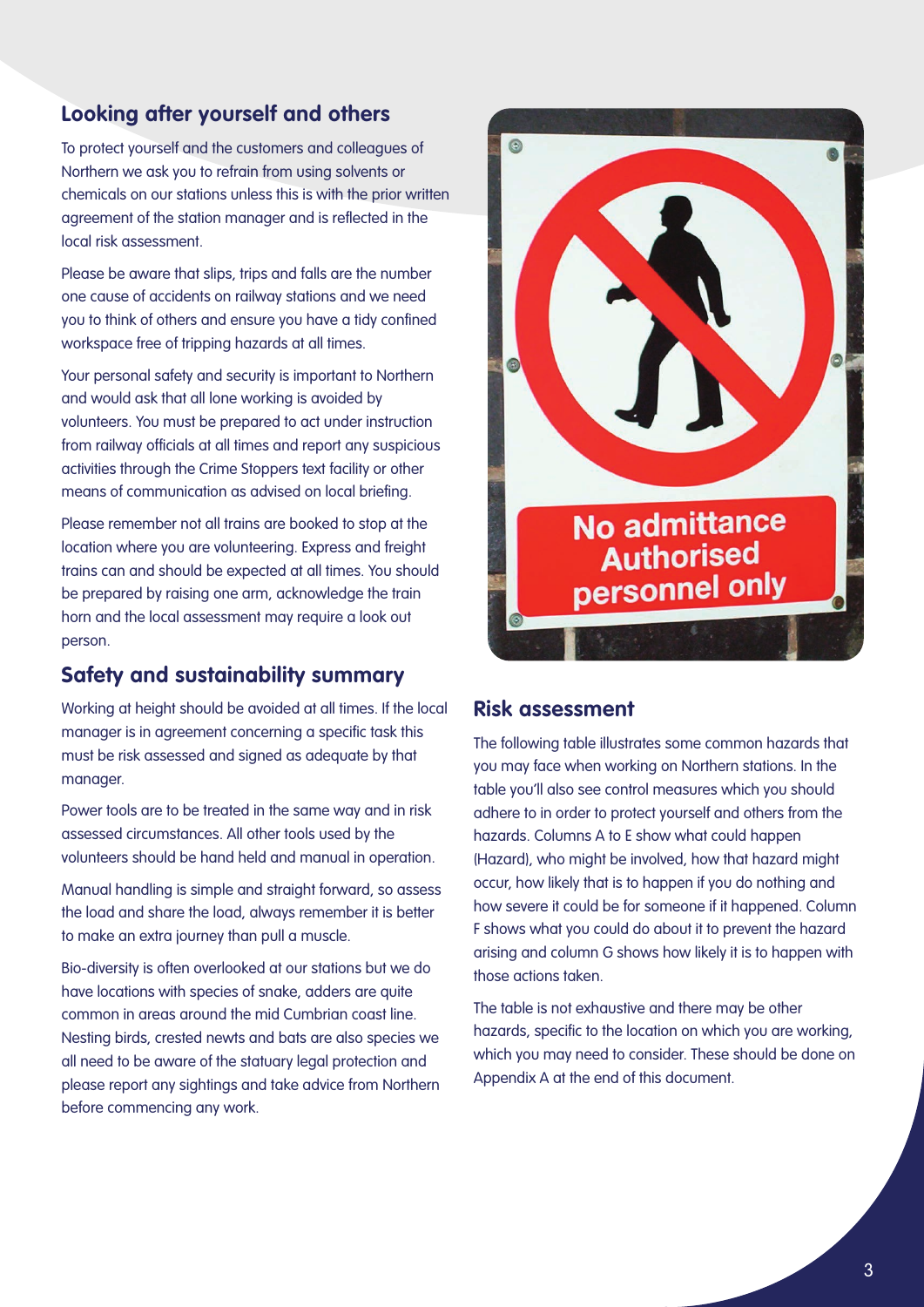| $\mathbf{A}$                                                                                                   | B                        | $\mathsf{C}$                                                                                | D                 | E               | F                                                                                                                                                                                                                                                                      | G                          |
|----------------------------------------------------------------------------------------------------------------|--------------------------|---------------------------------------------------------------------------------------------|-------------------|-----------------|------------------------------------------------------------------------------------------------------------------------------------------------------------------------------------------------------------------------------------------------------------------------|----------------------------|
| <b>Hazards</b>                                                                                                 | Who may<br>be<br>harmed? | <b>Causation</b>                                                                            | <b>Likelihood</b> | <b>Severity</b> | <b>Control Measures</b>                                                                                                                                                                                                                                                | <b>Ranking</b><br>L/M/H    |
| Slips<br><b>Trips</b><br>Falls<br>Our most<br>common form<br>of accident!                                      | Volunteers               | Uneven<br>ground.<br><b>New</b><br>platform<br>area at<br>location.<br>Untidy work<br>area. | Low               | Low             | Appropriate non-slip footwear to be worn.<br>No work to take place when frost is forecast<br>or evident. Site method of work to be<br>briefed and handbook<br>information/instruction available for<br>volunteers.                                                     | Low                        |
|                                                                                                                | Customers                | Trip hazards<br>caused by<br>stray tools<br>on platforms                                    | Low               | Low             | Work area confined to planters<br>Completed work checked for hazards to<br>customers on completion of each task                                                                                                                                                        | Low                        |
| Falling from<br>height.<br>Working from<br>ladders must<br>be avoided<br>on every<br>occasion.                 | Volunteers               | Falls from<br>raised<br>planted<br>areas or<br>from the<br>platform<br>edge to track        | Low               | Low             | Volunteer handbook states no work or<br>walking near the platform edge. Work on<br>planting in raised areas/embankments<br>must be carried out with care and within an<br>individual's capability.                                                                     | Low                        |
| Danger from<br>trains and<br>track<br>(won't apply<br>e.g. next to<br>the car park<br>or outside the<br>fence) | Volunteers               | By straying<br>onto track or<br>slipping from<br>platform<br>edge onto<br>line side.        | Low               | High            | Northern safety briefings<br>Volunteers will only go into the work area or<br>authorised access route designated for the<br>scheme by Northern.<br>Volunteers will work facing the platform<br>edge whenever within 2.5metres of it.<br>Wearing high visibility vests. | Residual<br>risk<br>Medium |
|                                                                                                                | General<br>public        | Reduced<br>platform<br>width by<br>error.                                                   | Low               | Medium          | Minimum platform width to be maintained<br>at all times.<br>Clear warning signs around work area by<br>volunteers.                                                                                                                                                     | Medium                     |
| Injury from<br>hand<br>gardening<br>tools (applies<br>to most<br>schemes)                                      | Volunteers               | Improper<br>use, cutting<br>or striking                                                     | Low               | Low             | Safety gloves worn when using tools.<br>User and others will regularly check<br>everyone is clear of the arc of movement.                                                                                                                                              | Low                        |
| Danger from<br>road traffic<br>(could include<br>cars entering<br>or leaving<br>stations)                      | Volunteers               | People not<br>seeing cars;<br>drivers not<br>seeing<br>volunteers                           | Medium            | High            | Volunteers will wear 'high visibility' tabards<br>when working on the scheme<br>Lead Volunteer will remind people of traffic<br>hazard before work starts                                                                                                              | Low                        |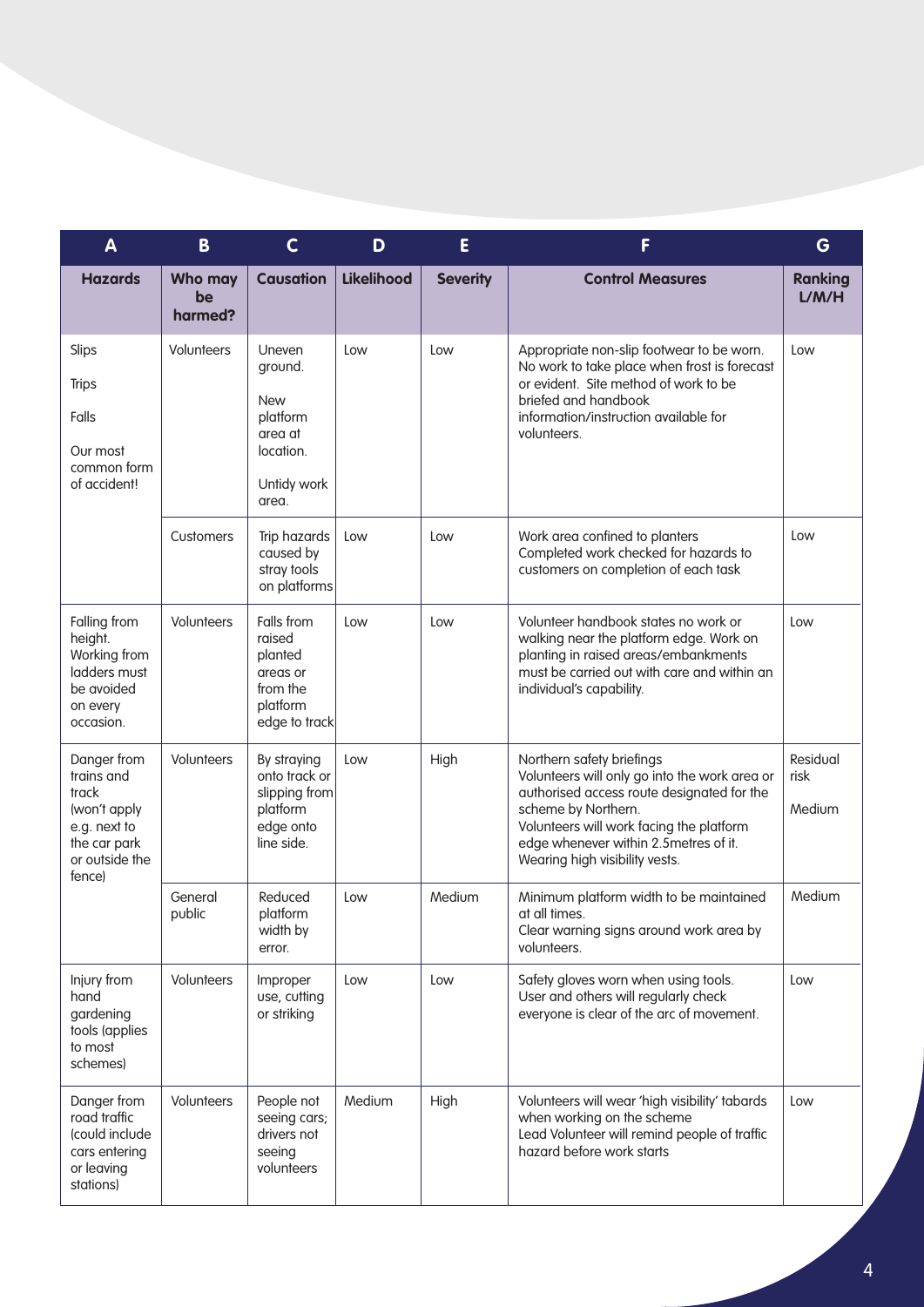| A                                                                                                                                                            | B                                                        | C                                                                                    | D                 | E               | F                                                                                                                                                                                                                                                                                                                                                                                                                                                   | G                                                                       |
|--------------------------------------------------------------------------------------------------------------------------------------------------------------|----------------------------------------------------------|--------------------------------------------------------------------------------------|-------------------|-----------------|-----------------------------------------------------------------------------------------------------------------------------------------------------------------------------------------------------------------------------------------------------------------------------------------------------------------------------------------------------------------------------------------------------------------------------------------------------|-------------------------------------------------------------------------|
| <b>Hazards</b>                                                                                                                                               | Who may<br>be<br>harmed?                                 | <b>Causation</b>                                                                     | <b>Likelihood</b> | <b>Severity</b> | <b>Control Measures</b>                                                                                                                                                                                                                                                                                                                                                                                                                             | <b>Ranking</b><br>L/M/H                                                 |
| <b>Hazardous</b><br>rubbish<br>(hypodermic<br>needles,<br>broken glass,<br>human waste,<br>other infectious<br>waste)                                        | <b>Volunteers</b>                                        | Cuts and<br>punctures to<br>skin and<br>infections to<br>existing cuts.              | Medium            | High            | Appropriate gloves and non-slip sturdy<br>footwear<br>Litter pickers used.<br>Safety boots or walking boots worn.<br>Check for hypodermics before entering<br>undergrowth or moving rubbish.<br>Hypodermics or human waste identified<br>dealt with by Northern staff or Local<br>Authority Environmental Health using<br>'sharps' containers or specialist equipment<br>as appropriate.<br>Supply of water and soap available for<br>hand washing. | Residual<br>Risk if<br>control<br>measures<br>are<br>followed<br>Medium |
| Injury from<br>strimmer,<br>motor mower<br>or power<br>tools<br>must be with<br>written<br>agreement<br>with northern<br>rail and<br>assessed<br>separately. | <b>Volunteers</b><br>and potential<br>customer<br>impact | Falls from<br>raised<br>planted<br>areas or<br>from the<br>platform<br>edge to track |                   |                 | Motor/power tools only used if agreed in<br>advance by Northern<br>and assessed as a specific task.                                                                                                                                                                                                                                                                                                                                                 |                                                                         |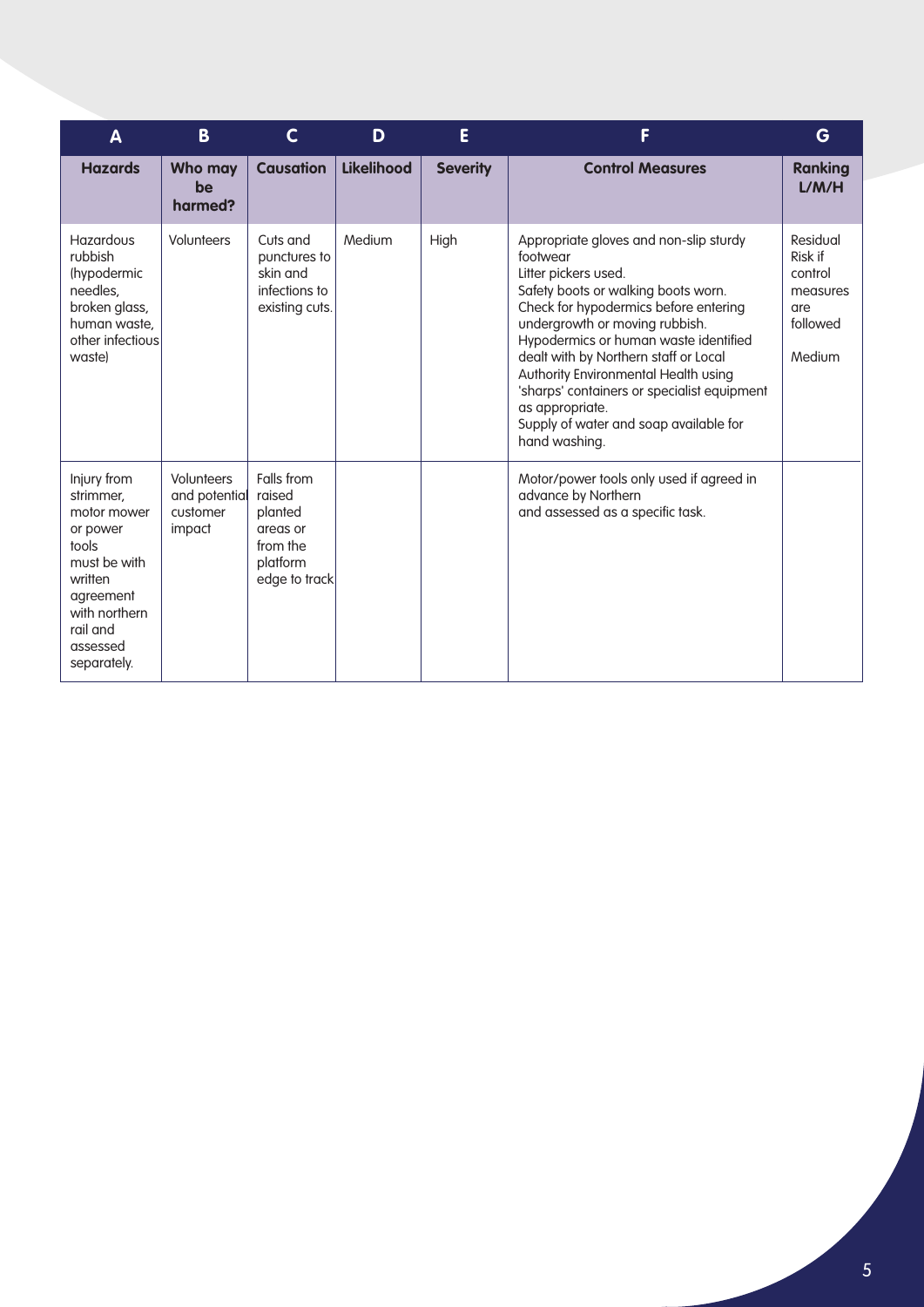| <b>Station:</b>                                                                                                                                             | Insert Station name, Station Manager name and phone number                                                                                                                                                                                                                                                                                                                                                                                                                                                                                                                                                                                                                                                                                                                                                                                                              |        |  |  |
|-------------------------------------------------------------------------------------------------------------------------------------------------------------|-------------------------------------------------------------------------------------------------------------------------------------------------------------------------------------------------------------------------------------------------------------------------------------------------------------------------------------------------------------------------------------------------------------------------------------------------------------------------------------------------------------------------------------------------------------------------------------------------------------------------------------------------------------------------------------------------------------------------------------------------------------------------------------------------------------------------------------------------------------------------|--------|--|--|
| Name of group                                                                                                                                               |                                                                                                                                                                                                                                                                                                                                                                                                                                                                                                                                                                                                                                                                                                                                                                                                                                                                         |        |  |  |
| Team leader                                                                                                                                                 |                                                                                                                                                                                                                                                                                                                                                                                                                                                                                                                                                                                                                                                                                                                                                                                                                                                                         |        |  |  |
| Contact details                                                                                                                                             |                                                                                                                                                                                                                                                                                                                                                                                                                                                                                                                                                                                                                                                                                                                                                                                                                                                                         | Phone: |  |  |
| Contact(s) compiling<br>this risk assessment                                                                                                                |                                                                                                                                                                                                                                                                                                                                                                                                                                                                                                                                                                                                                                                                                                                                                                                                                                                                         |        |  |  |
| Staffed station Y/N                                                                                                                                         | <b>Example</b> - Thatto Heath is staffed first train to last and a signing in facility and basic first aid kit<br>are available on site.                                                                                                                                                                                                                                                                                                                                                                                                                                                                                                                                                                                                                                                                                                                                |        |  |  |
| Area(s) of the station<br>where you will<br>working                                                                                                         | <b>Example</b> - The newly acquired pots which have been procured from Merseytravel and secured<br>into the concrete platform on the Liverpool bound side only. We will also carry out some<br>weeding on the embankment at the rear of the platform.                                                                                                                                                                                                                                                                                                                                                                                                                                                                                                                                                                                                                   |        |  |  |
| Description of<br>Scheme including<br>who will take part,<br>how many people<br>will be on site at any<br>one time and how<br>you will get access.          | <b>Example</b> - The group will consist of three individuals one to act as a lookout and will stand in<br>front of the platform office to warn the two planters of any trains coming in the direction of travel<br>from St Helens.<br>The team will gain access from the main road down to the platform from the slope which is step<br>free and within the lease of the northern location.<br>We will bring the flowers and grow bags from our car which will require a permit from the<br>booking office and transport to the platform on our four wheeled manually operated trolley.<br>We will keep the trolley and contents in a safe area four metres away from the platform edge<br>and in sight of the lookout at all times. he planters will take whatever is required for the task in<br>small easy to carry batches to contain manual handling to a minimum. |        |  |  |
| Will young people<br>(under the age of 18)<br>or people with<br>special needs be<br>involved? If so, how<br>will you provide<br>support and<br>supervision? | <b>Example</b> - One of our volunteer group is wheelchair bound and this work allows Shelia to give<br>something back to her community, it is where she grew up and used to catch the train to work<br>from. Shelia will only be doing the planting of flowers in the tubs. The distance from the tubs to<br>platform edge is 3.5 metres and the lookout is a secondary control measure. The initial control<br>measure is the wheelchair will have the brake applied at all times.                                                                                                                                                                                                                                                                                                                                                                                     |        |  |  |

You should now complete the opposite table for the works to take place at the station. You are only assessing the risks additional to those general hazards found in the table above. Should you require any assistance or guidance on the completion of the table then please contact your Community and Sustainability Manager.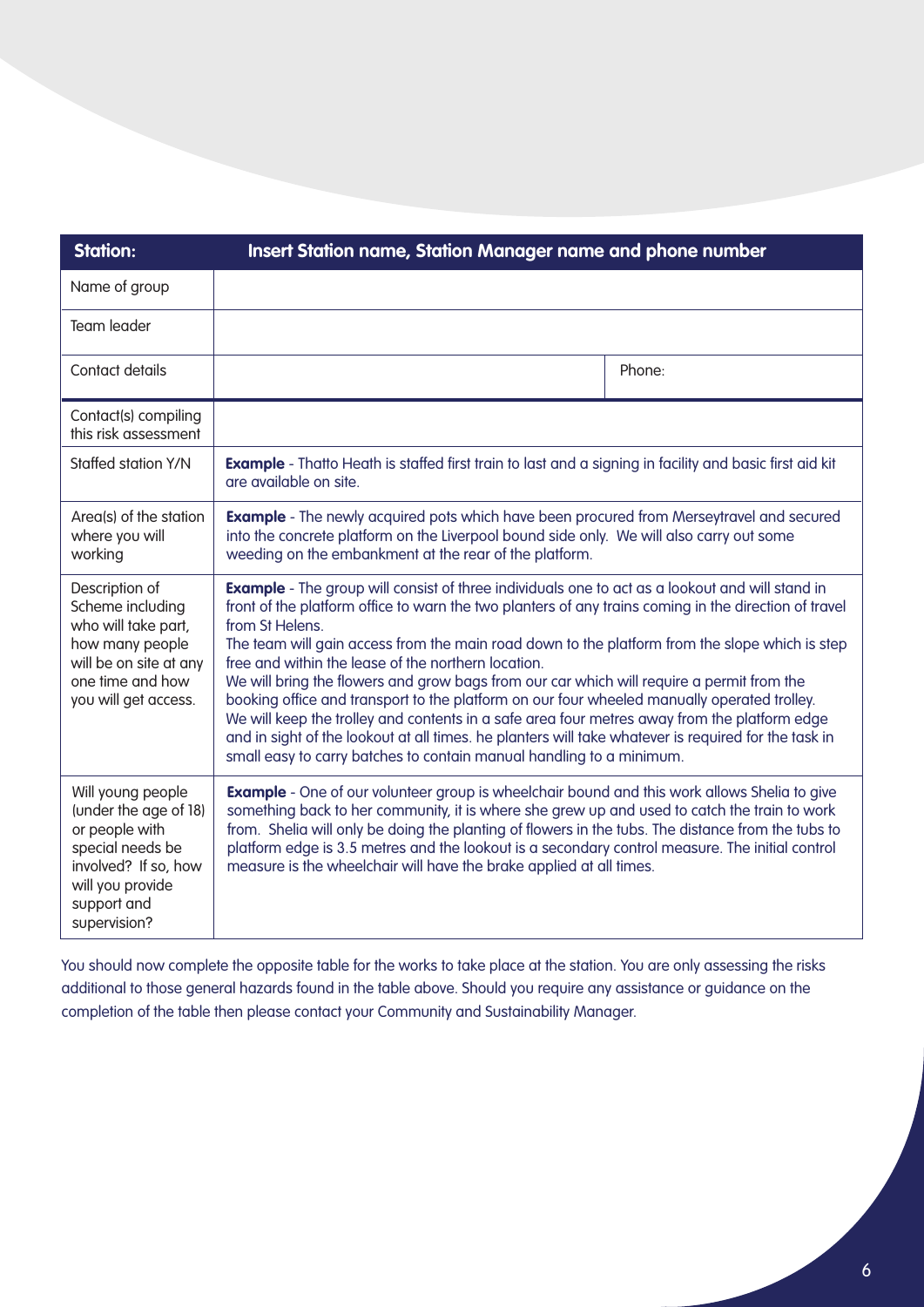| <b>Station:</b>                                                                                                                                             | Insert Station name, Station Manager name and phone number |        |
|-------------------------------------------------------------------------------------------------------------------------------------------------------------|------------------------------------------------------------|--------|
| Name of group                                                                                                                                               |                                                            |        |
| Team leader                                                                                                                                                 |                                                            |        |
| Contact details                                                                                                                                             |                                                            | Phone: |
| Contact(s) compiling<br>this risk assessment                                                                                                                |                                                            |        |
| Staffed station Y/N                                                                                                                                         |                                                            |        |
| Area(s) of the station<br>where you will<br>working                                                                                                         |                                                            |        |
| Description of<br>Scheme including<br>who will take part,<br>how many people<br>will be on site at any<br>one time and how<br>you will get access.          |                                                            |        |
| Will young people<br>(under the age of 18)<br>or people with<br>special needs be<br>involved? If so, how<br>will you provide<br>support and<br>supervision? |                                                            |        |